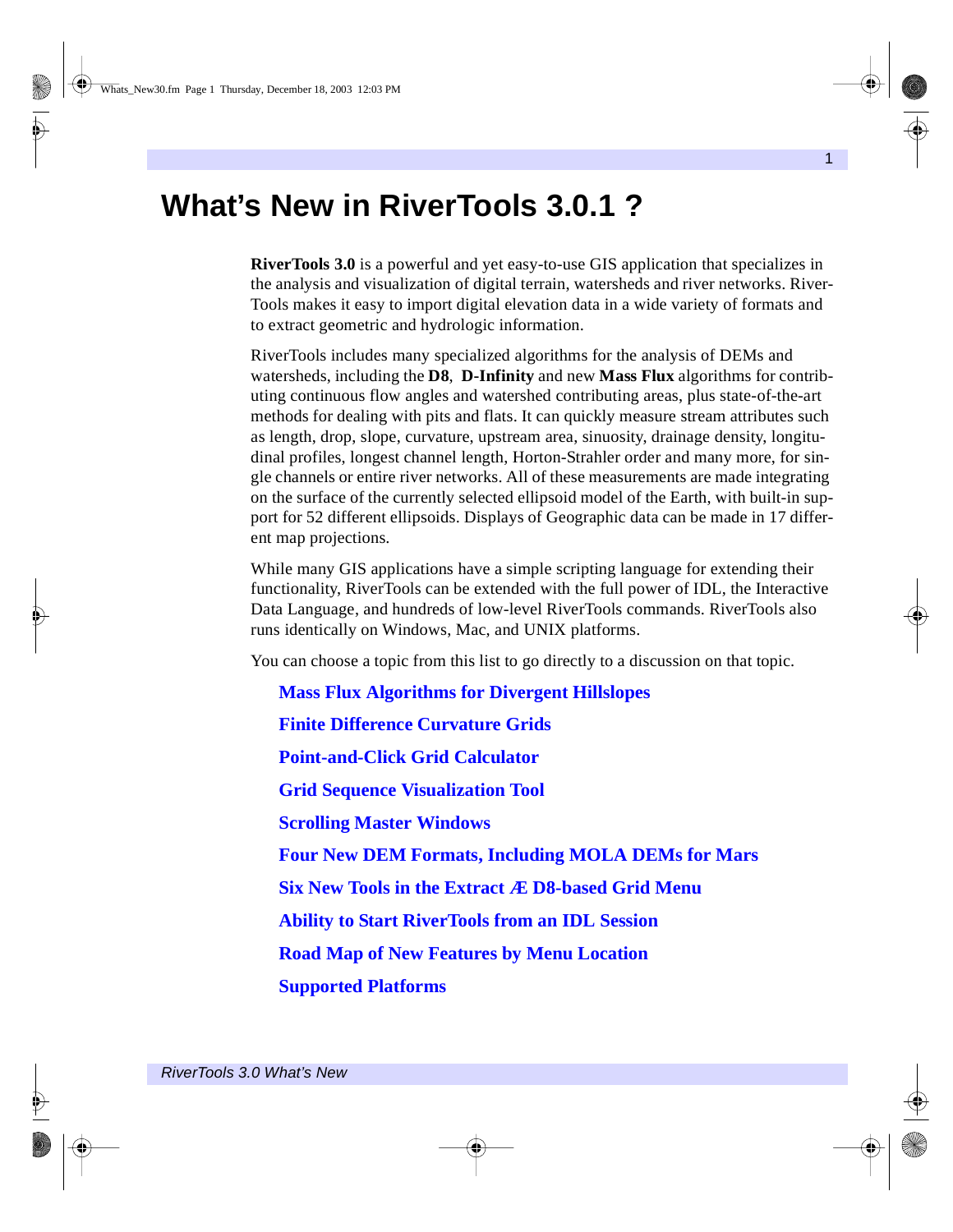# **Major New Features in this Release**

# <span id="page-1-0"></span>**Mass Flux Algorithms for Divergent Hillslopes**

In RiverTools 3.0, a new method for computing continuous flow angles and watershed contributing areas has been introduced, called the **Mass Flux Method**. This method partitions flow between neighbor pixels by treating each pixel as a control volume. Unlike the supported **D-Infinity Method**, which is superior to the **D8 Method** but does not provide a rigorous solution to the problem of divergent flow on hillslopes, the mass flux method uses a rigorous mass balance approach that:

- 1. divides each pixel into four quarter-pixels,
- 2. computes a continuous flow angle for each using 3 neighbor elevations, and then
- 3. computes contributing area and specific area using the actual fraction of flow that would pass through each of a pixel's four edges if subjected to a spatially uniform rainrate.

The references to flows and rainrates here are conceptual constructs; the objective of the method is to compute contributing areas on divergent (as well as convergent) surfaces as accurately as possible. As with the D-Infinity method, flow from a given pixel will typically be partitioned between two neighbor pixels, except in the case of pixels that are single-pixel peaks or that lie on drainage divides. The new Mass Flux algorithms are available via the **Extract** → **Mass Flux Grid** menu. Grids based on quarter-pixels are created and saved (with QP for quarter-pixel in their name, along with their own RTI files), but they are also averaged to create flow angle and area grids that have the same dimensions as the DEM. Continuous angle grids from the D-Infinity and Mass Flux methods look quite similar, but the Mass Flux method shows significant improvements in the calculation of contributing areas. Both the D-Infinity and Mass Flux multiple flow direction algorithms outperform the single-direction D8 Method, but they use a D8 flow grid to resolve ambiguous flow situations in flats and pits.

You can experiment with these different algorithms by using DEMs in the Test\_Surfaces folder on the RiverTools Data CD. These surfaces include a regular saddle, a monkey-saddle, a four-saddle, a cone, a Gaussian hill, a pyramic, inclined planes and others. While they can give significantly different results on a hillslope or other divergent surface, they all give similar values for the contributing areas of larger, channelized watersheds.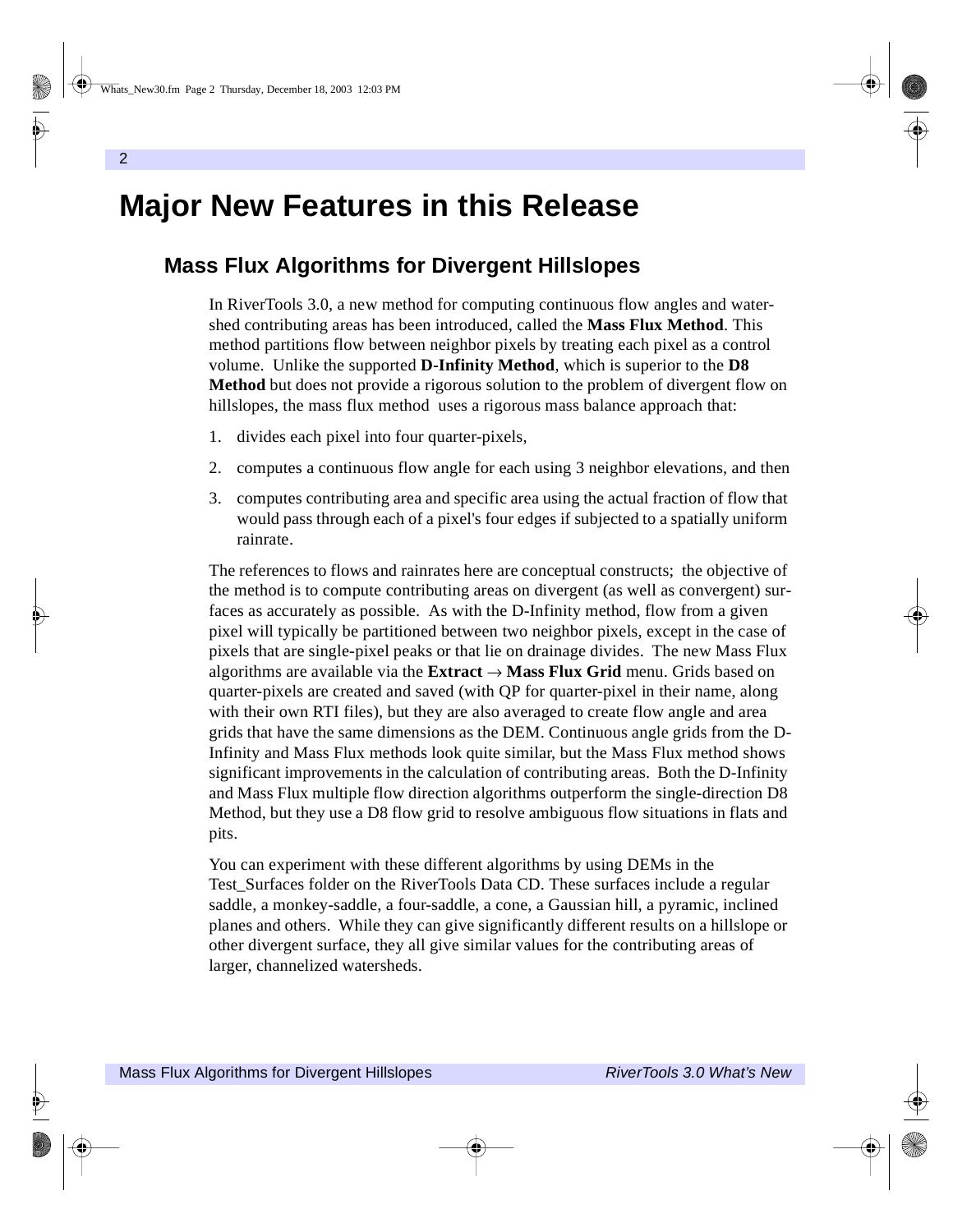### <span id="page-2-0"></span>**Finite Difference Curvature Grids**

The new **Extract** → **Finite Difference Grid** menu has dialogs that use the method described by Zevenbergen and Thorne (1987) to compute morphometric parameters such as slope, aspect, partial derivatives and five different types of curvature, namely: plan, profile, tangential, mean and Gaussian curvature. This method fits a quadratic surface to the (3 x 3) neighborhood of each pixel in the input DEM file as a preprocessing step to computing partial derivatives. You can still create a grid of D8-based slopes or profile curvatures via dialogs in the **Extract**  $\rightarrow$  **D8-based Grid** menu.

You can experiment with these new curvature grids by using DEMs in the Test\_Surfaces folder on the RiverTools Data CD. These surfaces include a regular saddle, a monkey-saddle, a four-saddle, a cone, a Gaussian hill, a pyramic, inclined planes and others.

### <span id="page-2-1"></span>**Point-and-Click Grid Calculator**

This user-friendly dialog operates in much the same way as a scientific calculator, except that it associates the variables X, Y and Z with 3 RTG (RiverTools Grid) files. You can leave the Y and Z grid entries blank if you want to create a new grid from a single input grid. You can choose the data type of the output grid from a droplist at the bottom. This much more general dialog replaces three older dialogs in this menu called: Product of 2 Grids, Difference of 2 Grids and Area-Slope Power Law.

### **Example Applications**

(1) In the idealized case of unit excess rainrate, the product of a slope grid and a specific area grid is proportional to the flow or stream power per unit of contour line length.

(2) The depths of depressions in a DEM can be computed as the difference of the filled DEM (\* DEM.rtg) and the original DEM (\* rawDEM.rtg).

(3) A grid for pruning a flow grid to identify heads of channels (via the **Extract**  $\rightarrow$ **River Network** dialog) can be computed from a slope and area grid as  $f = (Slope^{\wedge}a)$ \* (Area^b), where a and b are constants. Various topographic indices can also be computed from slope, area and curvature grids.

# <span id="page-2-2"></span>**Grid Sequence Visualization Tool**

This new **Display**  $\rightarrow$  **Grid Sequence** visualization tool allows you to plot the frames in an RTS (RiverTools Sequence) file as an animation. The arrow buttons at the bottom allow you to view frames one by one. You can also jump to a particular frame by typing its number beside the **Frame** button and pressing Return on your keyboard or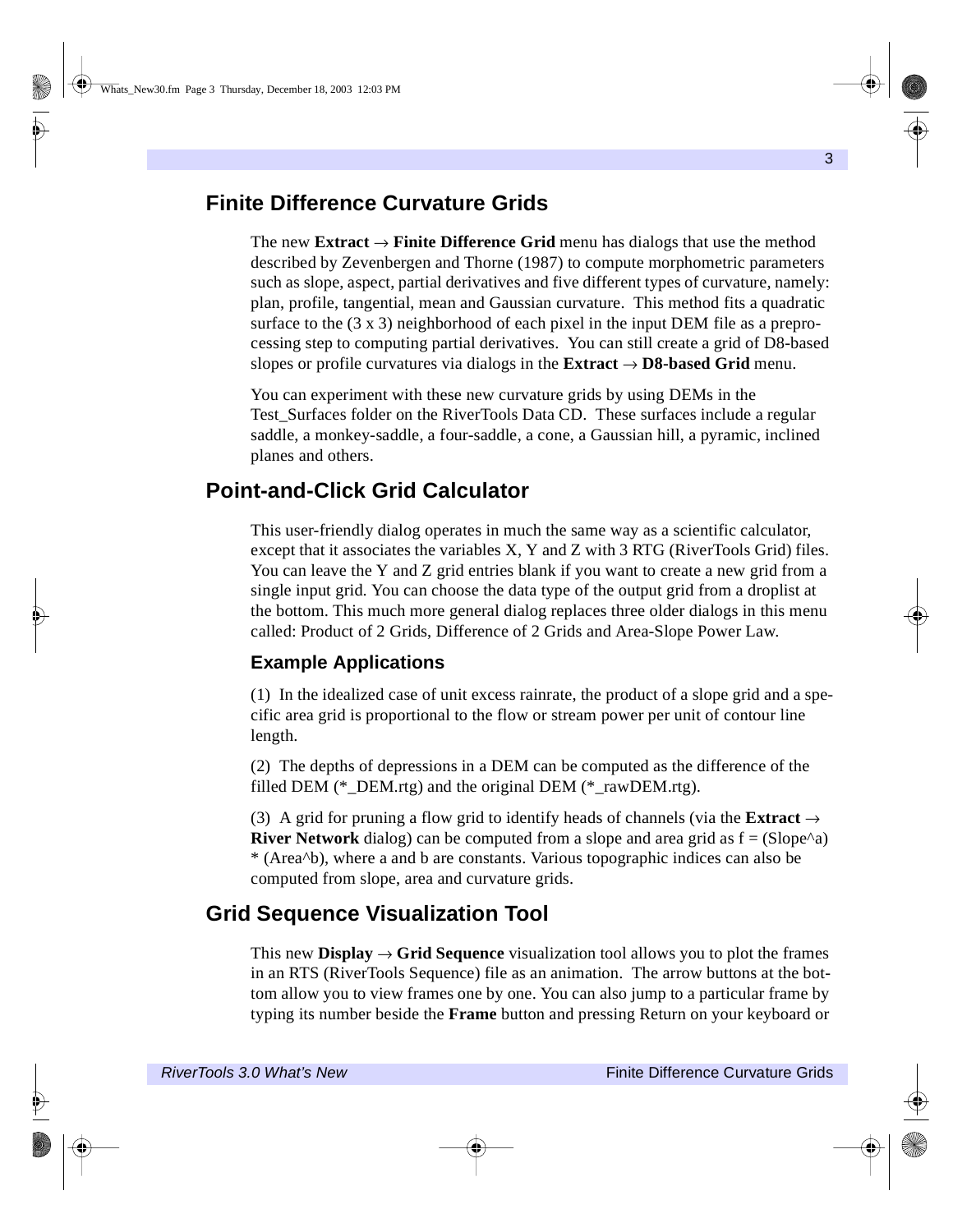by clicking on the **Frame** button. To show all frames as an animation, you specify a wait time between frames, **DT**, and then click on the **Start** button. Additional options can be selected by clicking on the **Options** button and choosing from the menu.

RiverTools Sequence (RTS) files are a simple extension of the RTG file format that allow a sequence of RTG files to be stored in a single file. That is, an RTS file is a simple concatenation of RTG files that each have the same data type. The main purpose of this format is to provide support for **landscape evolution models** and spatially-**distributed hydrologic models** in the RiverTools environment. For example, a landscape evolution model produces a sequence of DEMs, each of which represents the topography of the landscape at a particular time in its evolution. Similarly, a spatially-distributed hydrologic model may produce a sequence of grids, each of which shows how water depths are distributed spatially at a particular time during a storm. One way to create an RTS file is to merge several RTG files with a data type of FLOAT with the **Prepare**  $\rightarrow$  **Merge Files** dialog. The RTS file format is explained in Appendix A, RiverTools Files and Formats, in the User's Guide.

# <span id="page-3-0"></span>**Scrolling Master Windows**

This new preference in the **Graphics Windows** panel of the **File** → **Set Preferences** dialog changes the behavior of the "master" windows (as opposed to tool windows) that are created with many of the tools in the **Display** menu. Instead of automatically rescaling up or down by an integer factor, the image is displayed at the full resolution of the DEM and scroll bars are added to the edges of the window. Any of the window tools in the **Tools** menu of the new, scrolling window can be used. This can be a very useful feature, but it can be memory (RAM) intensive when you are working with a very large DEM.

## <span id="page-3-1"></span>**Four New DEM Formats, Including MOLA DEMs for Mars**

Support for four new DEM formats has been added to the **File** → **Import DEM** dialog, namely **GRD98 Raster**, **MOLA DEM for Mars, SRTM (HGT format)** and **ARC Gridded ASCII**. The GRD98 format is used by the NGDC (National Geophysical Data Center) for the distribution of bathymetric and topographic data. The MOLA (Mars Orbiter Laser Altimeter) instrument is currently in orbit around Mars on the Mars Global Surveyor spacecraft. It collects high-resolution topographic data for Mars which is distributed as binary data files together with georeferencing data in a text file that has the extension (\*.LBL). New DEMs from the Shuttle Radar Topography Mission (SRTM) are distributed as binary files with the extension (\*.HGT). The ARC Gridded ASCII format is a text file format that has georeferencing information in a header, followed by data values as text.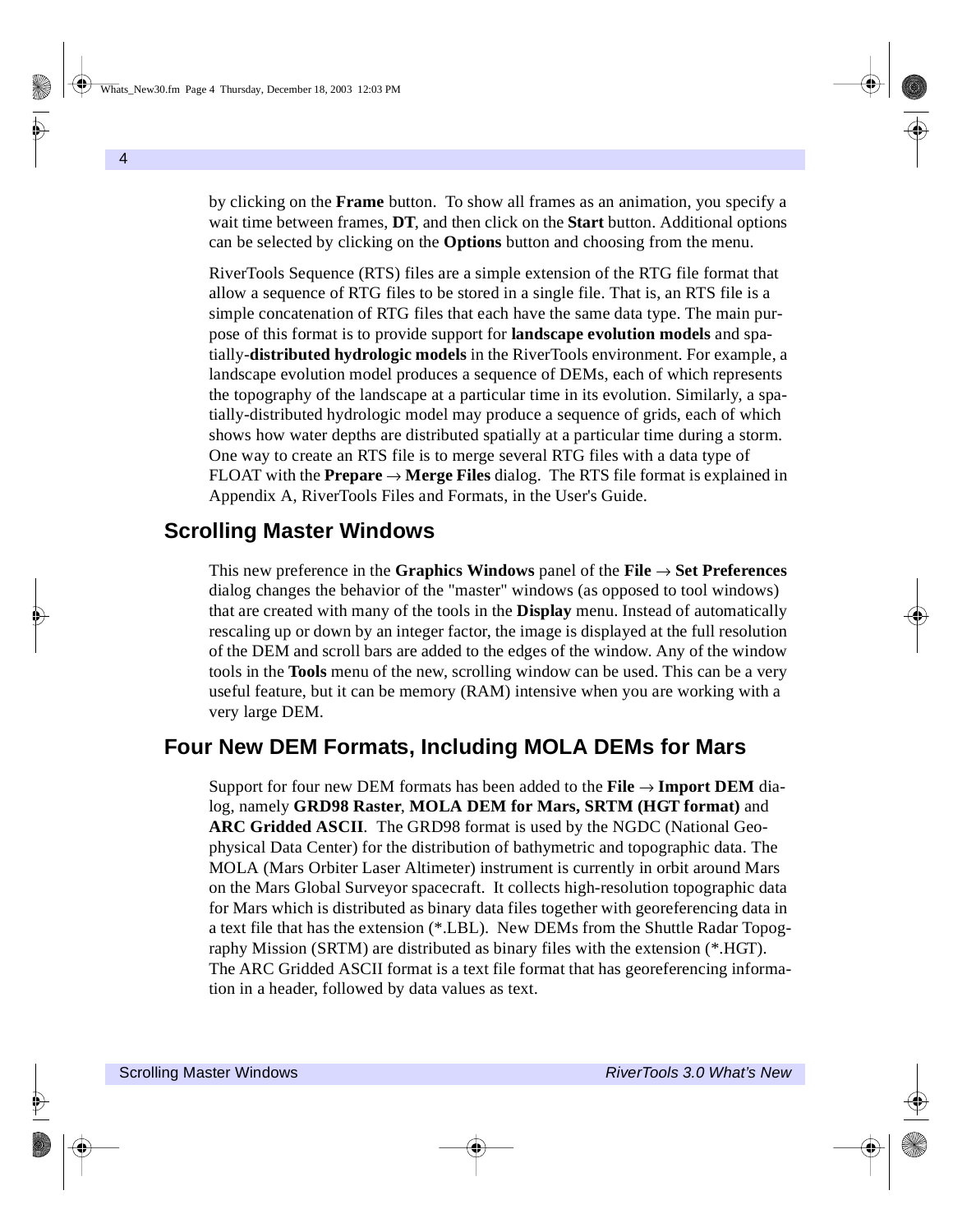## <span id="page-4-0"></span>**Six New Tools in the Extract** → **D8-based Grid Menu**

Six new tools have been added to the **Extract** → **D8-based Grid** menu, namely:

- **Flow Widths**
- **Specific Areas**
- **Grid Increments**
- **Upstream Relief**
- **Longest Channel Length**
- **Basin Averages**

These tools are described in *Chapter 2*, How to Use the RiverTools Dialogs, in the RiverTools User's Guide.

### <span id="page-4-1"></span>**Ability to Start RiverTools from an IDL Session**

If you purchase IDL (Interactive Data Language) separately from RSI (Research Systems, Inc.), then you can start RiverTools from an IDL session and use low-level RiverTools commands and IDL commands in a command-line window for batch processing and adding extensions to RiverTools via the User menu.

### <span id="page-4-2"></span>**Road Map of New Features by Menu Location**

This section is meant to serve as a roadmap for finding the new features in RiverTools 3.0. A description of each new feature can be found in Chapter 2, How to Use the RiverTools Dialogs, of the RiverTools 3.0 User's Guide.

#### **File Menu**

Import  $DEM \rightarrow GRD98$  Raster (NGDC)

Import  $DEM \rightarrow MOLA$  DEM for Mars

 $Import$  DEM  $\rightarrow$  SRTM DEM

 $Import$   $DEM \rightarrow ARC$  Gridded ASCII

Set Colors (5 new color tables & lightness factor option)

Set Preferences

Preference type: Graphics Windows (Scrolling master windows)

Preference type: Plotting Options (Ability to set Nodata and NaN color)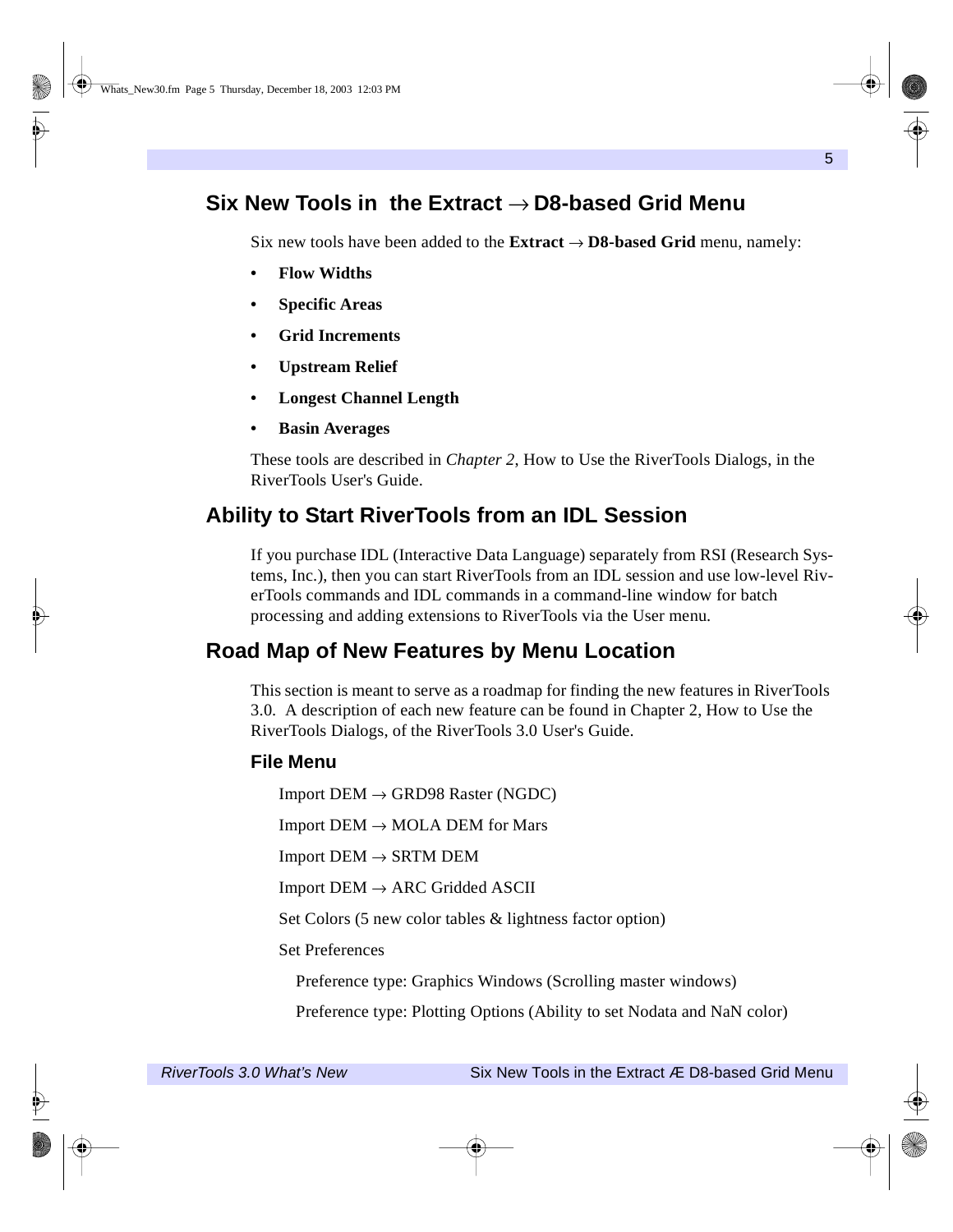Window Tools: 3 new cursor types

#### **Prepare Menu**

Convert Grid (Now creates RTI files automatically)

Replace Bad Values (replaces bad values with neighbor average)

Replace Values

### **Extract Menu**

RT Treefile (Added "All basins draining to RTM mask" option)

River Network (Added "Prune by Specified grid file" option)

D8-based Grid  $\rightarrow$  Flow Widths

D8-based Grid  $\rightarrow$  Specific Areas

D8-based Grid  $\rightarrow$  Grid Increments

D8-based Grid → Upstream Relief

D8-based Grid → Longest Channel Length

D8-based Grid  $\rightarrow$  Basin Averages

Mass Flux Grid  $\rightarrow$  Flow Angles

Mass Flux Grid  $\rightarrow$  Upslope Areas

Mass Flux Grid  $\rightarrow$  Upslope Specific Areas

Finite Difference Grid  $\rightarrow$  Slope

Finite Difference Grid  $\rightarrow$  Aspect

Finite Difference Grid → Profile Curvature

Finite Difference Grid  $\rightarrow$  Tangential Curvature

Finite Difference Grid  $\rightarrow$  Plan Curvature

Finite Difference Grid → Gaussian Curvature

Finite Difference Grid → Mean Curvature

Finite Difference Grid → Laplacian

Finite Difference Grid  $\rightarrow$  df/dx

Finite Difference Grid  $\rightarrow$  df/dy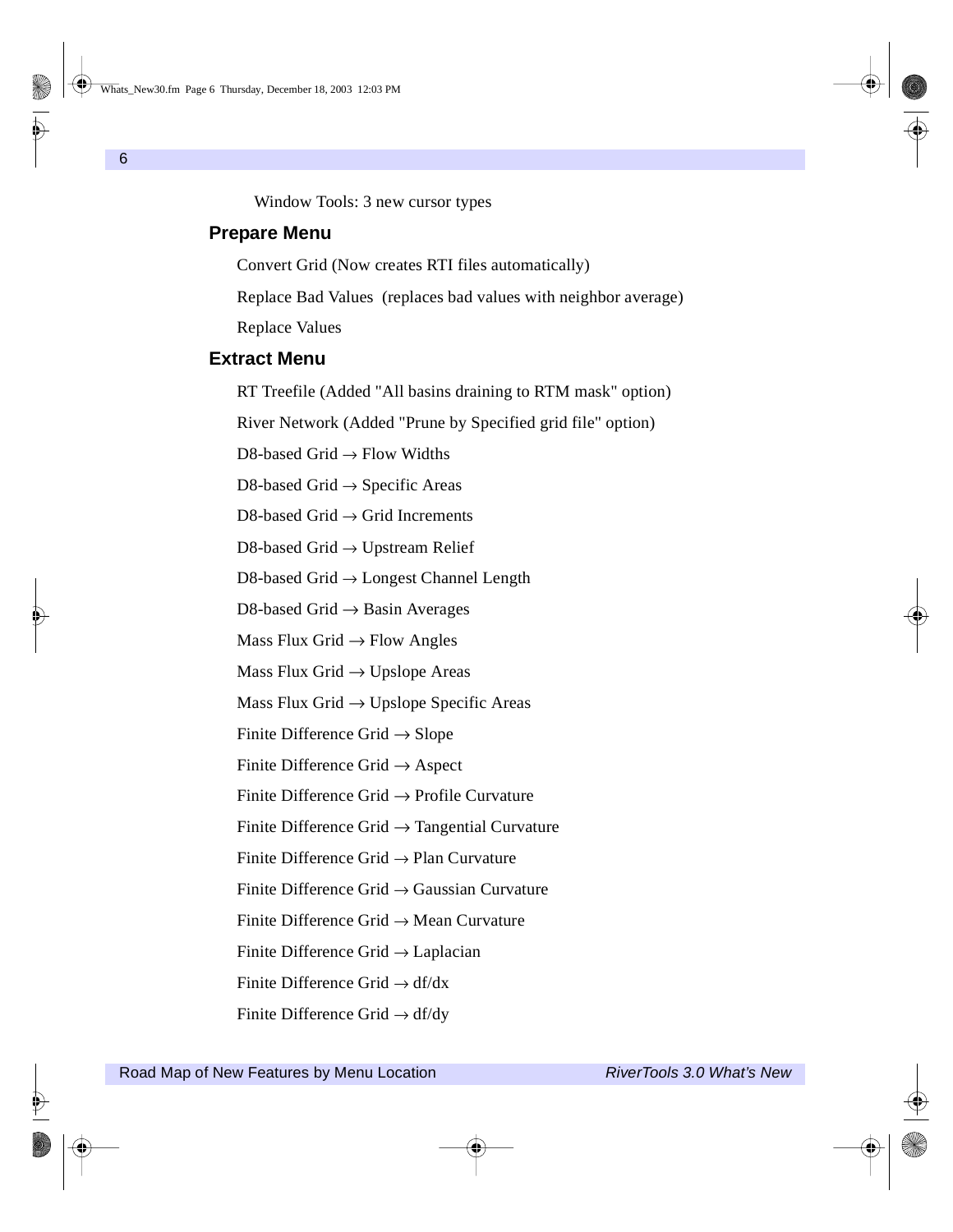Finite Difference Grid  $\rightarrow$  d(df/dx)/dx

Finite Difference Grid  $\rightarrow$  d(df/dy)/dy

Finite Difference Grid  $\rightarrow$  d(df/dx)/dy

Derived Grid  $\rightarrow$  Grid Calculator

 $Mask \rightarrow LandMask$ 

 $Mask \rightarrow Ocean Mask$ 

#### **Display Menu**

Grid Sequence

Map Projection Info (Added several options to the dialog)

#### **User Menu**

There is a new method for adding extensions, as explained in the section, Adding Extensions in Chapter 1 of the RiverTools 3.0 User's Guide.

#### **Help Menu**

Enter License

### **Window Tools: Channel Profile**

 $Options \rightarrow Show Raw DEM Profile,$ 

 $Options \rightarrow Fit$  Curve to Profile

#### **Window Tools: Vector Zoom**

Options  $\rightarrow$  Configure

 $Options \rightarrow Contours$ 

Options  $\rightarrow$  Flow lines

Options  $\rightarrow$  Grid lines

Options  $\rightarrow$  Background

Options → Start Channel Profile

Click in window, use keyboard arrow keys to navigate.

#### **Window Tools: Value Zoom**

Options  $\rightarrow$  Change Coordinates  $\rightarrow$  to Col/Row